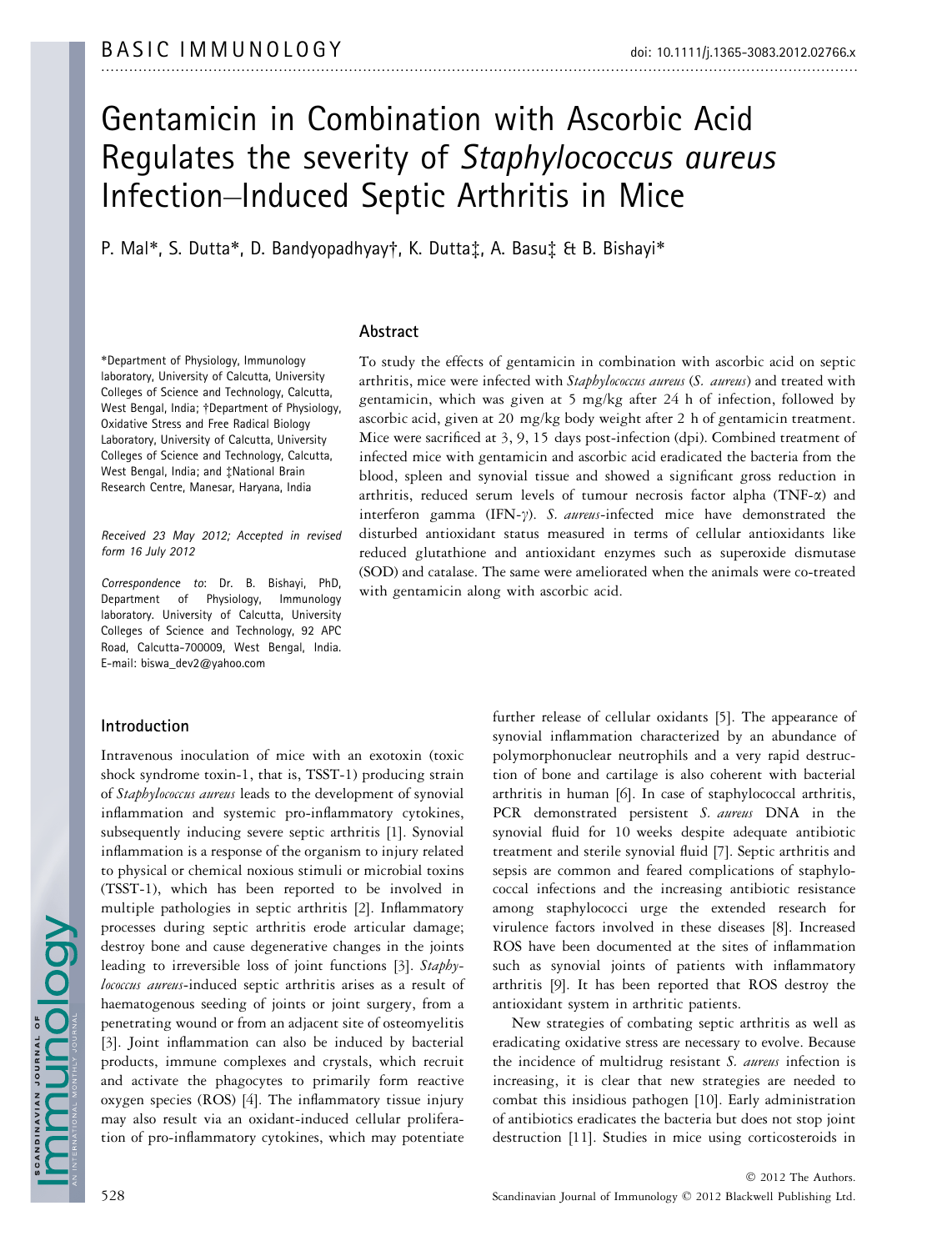conjunction with antibiotics indicated that this approach did lead to decreased morbidity and mortality. It was also suggested that a combination of antibiotics with some biological agents may be a useful approach for the treatment of S. aureus-induced inflammation and consequential damage [12]. However, the literature concerning this approach of treatment is meagre and not currently practised by the clinicians despite its usefulness [13]. These therapies envision alternatives to direct microbial killing, such as blocking disease progression by neutralizingspecific virulence factors or boosting key innate immune defences [14]. A vast effort has been made to characterize the virulence factors of S. aureus with the aim of finding a more efficient treatment [15]. It was also suggested that new methods may be adopted to treat the ongoing infections with combinations of anti-inflammatory, antibone resorptive agents, passive immunization and antioxidants to minimize the risk of sequale [16].

Here, we hypothesize that ROS may modulate synovial inflammation by stimulating the synthesis of cytokines, which may be dependent on the type of ROS generated and the signalling pathways activated.

Ascorbic acid (vitamin C) has also been shown to protect rodent hepatocytes from lethal oxidative stress [17]. The effects of antibiotics in experimental infectious arthritis have been reported [18], and the systemic and local application of gentamicin in the animal models of osteomyelitis and peritonitis has also been reported [19, 20]. It has further been reported that if Gram staining does not show bacteria, yet septic arthritis is still suspected and the patients should be maintained on continued gentamicin therapy while waiting for the results of the culture [21]. Continuous infusion of gentamicin in the tarsocrural joint of horses for 5 days is an acceptable method for the treatment of septic arthritis [22, 23] Gentamicin was also chosen as an antibiotic, as it has been successfully used as a locally applied antibiotic in orthopaedic surgery. Its broad antimicrobial spectrum covering most bacteria commonly involved in osteomyelitis, and its bactericidal effects make it favourable in our study. Therefore, identifying staphylococcal septic arthritis diseases whose profiles suggest an intracellular component and adapting new protocols like antibiotics plus antioxidants to combat intracellular S aureus is clearly a priority. Herein, we report the results of our studies in relation to the efficacy of the treatment with gentamicin alone or in combination with ascorbic acid on the S. aureus infection–induced arthritis.

# Materials and methods

Male Swiss albino mice, 6–8 weeks of age with body weight  $20 \pm 4$  g, were purchased from regular animal suppliers to our department. Upon arrival, mice were randomized into plastic cages with filter bonnets and saw dust bedding, followed by a 1-week quarantine period. Six mice were housed per cage with food and water ad libitum. Animal holding rooms were maintained at  $21-24$  °C and 40–60% humidity with a 12-h light dark cycle. The mice were fed with normal rodent diet.

## Preparation of bacteria

Staphylococcus aureus AG-789 was obtained from Apollo Gleneagles Hospital, Calcutta, and was maintained in our laboratory and tested for antibiotic sensitivity. Bacteria were cultured on blood agar (5% human erythrocytes) for 24 h and then re-incubated on blood agar for another 24 h. Before experimentation, bacteria were grown overnight at 37 °C in 5 ml of Luria Bertini broth, were diluted in fresh broth and were cultured until mid-logarithmic phase of growth [24]. Bacteria were harvested, washed in sterile phosphate buffered saline (PBS) and adjusted to the desired inoculums [25] spectrophotometrically before infection  $(OD_{620} = 0.2 = 5 \times 10^7 \text{ cells/ml}$  for *S. aureus*), and the colony forming unit (CFU) was confirmed by serial dilution and culture on blood agar.

# Treatment of S. aureus (AG-789)-infected mice with antibiotic (Gentamicin) followed by vitamin C (ascorbic acid)

In a separate set of experiment, starting on day zero after injection of *S. aureus* (AG-789) (5  $\times$  10<sup>6</sup> cells/ml), the antibiotic gentamicin was dissolved in sterile PBS and injected intraperitoneally into mice (comprises six mice per experimental group) at a single dose of 5 mg/kg after 24 h of infection [26]. The fresh solution of ascorbate was prepared on the day of antibiotic treatment, and 1 ml of ascorbate corresponding to 20 mg/kg body weight in mice was given intraperitoneally to the same mice after 2 h of antibiotic treatment [27]. Then, these mice were sacrificed at 3, 9 and 15 days post-infection.

# Determination of number of viable S. aureus cells in blood and organs (spleen and synovial tissue)

Blood (0.5 ml) was obtained on days 3, 9 and 15 after S. aureus (AG-789) infection by retro-orbital sinus bleeding before sacrifice at selected intervals. The blood from each infected mice was plated on mannitol salt agar selective media. Then, the mice were sacrificed, and spleen tissues were aseptically removed and homogenized with 3 ml of sterile RPMI-1640. All wrist and ankle joints from each mouse were removed, weighed and homogenized in RPMI-1640 medium (1 ml per 100 mg joint weight). After homogenization, all tissue samples were diluted and plated in triplicate on mannitol agar, and the results were expressed as the number of CFU per whole organ or per ml joint homogenate. To avoid false-positive results due to contamination, an isolate was considered positive when 15 or more S. aureus colonies were present [28]. Bacteria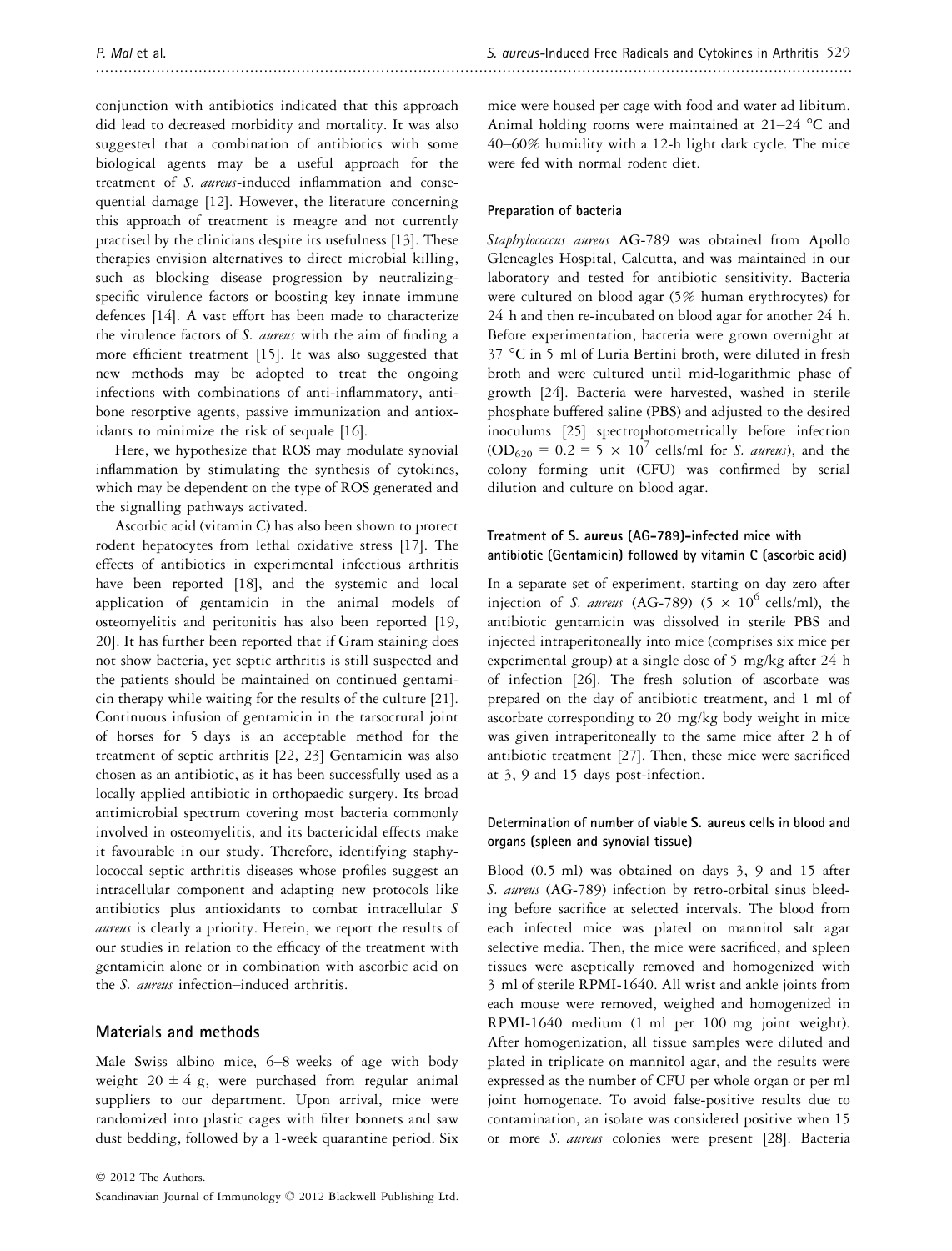recovered from the blood or spleen were definitely S. aureus, because this culture media differentiates S. aureus from other catalase-positive and Gram-positive cocci like S. epidermidis. S. aureus are grown on agar medium containing 7.5% NaCl, where growths of other organisms are inhibited. Staphylococcus aureus also can ferment mannitol into acid detected and comprehended by the change in pH indicator from red to yellow. A number of bacterial CFU obtained from either blood or spleen were not false positive, because bacterial presence was defined as 15 CFU or more for blood or tissue that are even higher in our case.

#### Induction and assessment of septic arthritis

Briefly, AG-789, a TSST-1-positive S. aureus originally isolated from our previous models of murine septic arthritis, was stored in nutrient agar at  $4^{\circ}$ C and before each experiment was cultured on 5% blood agar for 24 h at 37 °C. The cell suspension was standardized spectrophotometrically to contain 5  $\times$  10<sup>7</sup> CFU/ml. Male mice aged 3–4 weeks received either  $5 \times 10^6$  CFU *S. aureus* in 100  $\mu$ l PBS injected i.v. via the tail vein, or 100  $\mu$ l PBS alone. Individual mice were observed daily for up to 15 days, blind to infection status. Swelling of wrist and ankle joints was used to determine the level of the inflammatory response in mice challenged with S. aureus. Prior to experimentation, the paws of randomly selected and age-matched mice were measured to determine the baseline paw size. After infection, the mice were measured every other day for 15 days with a dial-type vernier calliper graduated 0.1 cm increments by carefully measuring the width and thickness of each wrist and ankle joints. The daily mean value for each the group by the number of wrists or ankles was measured in each group. This average value represented the severity of wrist and ankle joints swelling [29]. Criteria for determining morbidity/sickness in mice included hunched posture, decreased activity, ruffled fur and laboured breathing.

Percentage reduction in arthritis per group of treated animals was calculated as follows:

[(Mean diameter of swelling of the wrist or ankle on  $day15 - swelling$  of the wrist or ankle on day 15 after treatment)/Mean diameter of swelling of the wrist or ankle on day15)  $\times$  100] Differences in the reduction of joint swelling between groups of drug treated and untreated arthritic mice were evaluated statistically [30].

#### Sample preparation for cytokine measurement

Blood samples from mice infected with 5  $\times$  10<sup>6</sup> cells/ml of S. aureus and from uninfected, untreated control mice were obtained by cardiac puncture under ether anaesthesia at selected intervals. The blood (0.2 ml) was transferred to micro-centrifuge tubes and allowed to clot at 4 °C. Blood samples were then centrifuged at  $300 \times g$  for 5 min at 4 °C. The supernatant pale yellow coloured serum was pipetted out carefully with the help of micropipettes into fresh micro-centrifuge tubes, labelled and stored at  $-80$  °C for cytokine analysis. In each experiment, the mice were coded to ensure that the observer was blinded. Serum from different groups were normalized to the protein content by Bradford method before the assay and levels of cytokines (IL-6, IL-10, TNF- $\alpha$  and IFN- $\gamma$ ) were determined by Sandwich ELISA according to the manufacturer's instruction in a BioRad ELISA Reader.

#### Articular neutrophil accumulation

Myeloperoxidase (MPO) enzyme activity was analysed as an index of neutrophil infiltration in the synovial tissue, because it is closely related to the number of neutrophil present in the tissue. Synovial tissues were separated from mouse limb-joints and were first homogenized in 10 volumes of a buffer containing 20 mm Tris–HCl, (pH 7.0), EDTA, sucrose and protease inhibitor cocktail and then centrifuged at 2,000  $\times$  g for 10 min at 4 °C. The supernatants were sterilized by passing through a Millipore filter (0.45  $\mu$ m pore size) and stored at -80 °C until analysis. Protein levels in the tissue homogenates were determined by Lowry method. An aliquot of the supernatant was allowed to react with a solution of O-dianisidine dihydrochloride (0.167 mg/ml) and 0.005%  $H_2O_2$ . The rate of change in absorbance was measured spectrophotometrically at 405 nm. MPO enzyme activity has been defined as the concentration of enzyme degrading  $1 \mu$ M of peroxide/min at 37 °C and was expressed as change in absorbance/min/mg of protein [31].

#### Estimation of tissue protein

Protein content of tissue homogenates supernatant and serum was estimated by Folin reaction according to Lowry et al. 1951 [32].

#### Measurement of lipid peroxidation level (LPO)

The weighed amounts of the hepatic, heart, kidney and spleen tissues were homogenized (10%) in ice-cold 0.9% saline (pH 7.0) with a Potter Elvejhem all glass homogenizer (Belco Glass Inc., Vineland, NJ, USA) for 30 s, and the levels of the lipid peroxidation products in the homogenate were determined as Thio-Barbituric Acid Reactive Substances (TBARS). In brief, the homogenates were mixed with trichloro acetic acid-thiobarbituric acid-hydrochloric acid (TBA-TCA-HCl) reagent and mixed thoroughly and heated for 20 min at 80 °C. The tubes containing the samples were then cooled to room temperature. The absorbance of the pink chromogen present in the clear supernatant after centrifugation at  $1200 g$  for 10 min at room temperature was measured at 532 nm using a UV-VIS spectrophotometer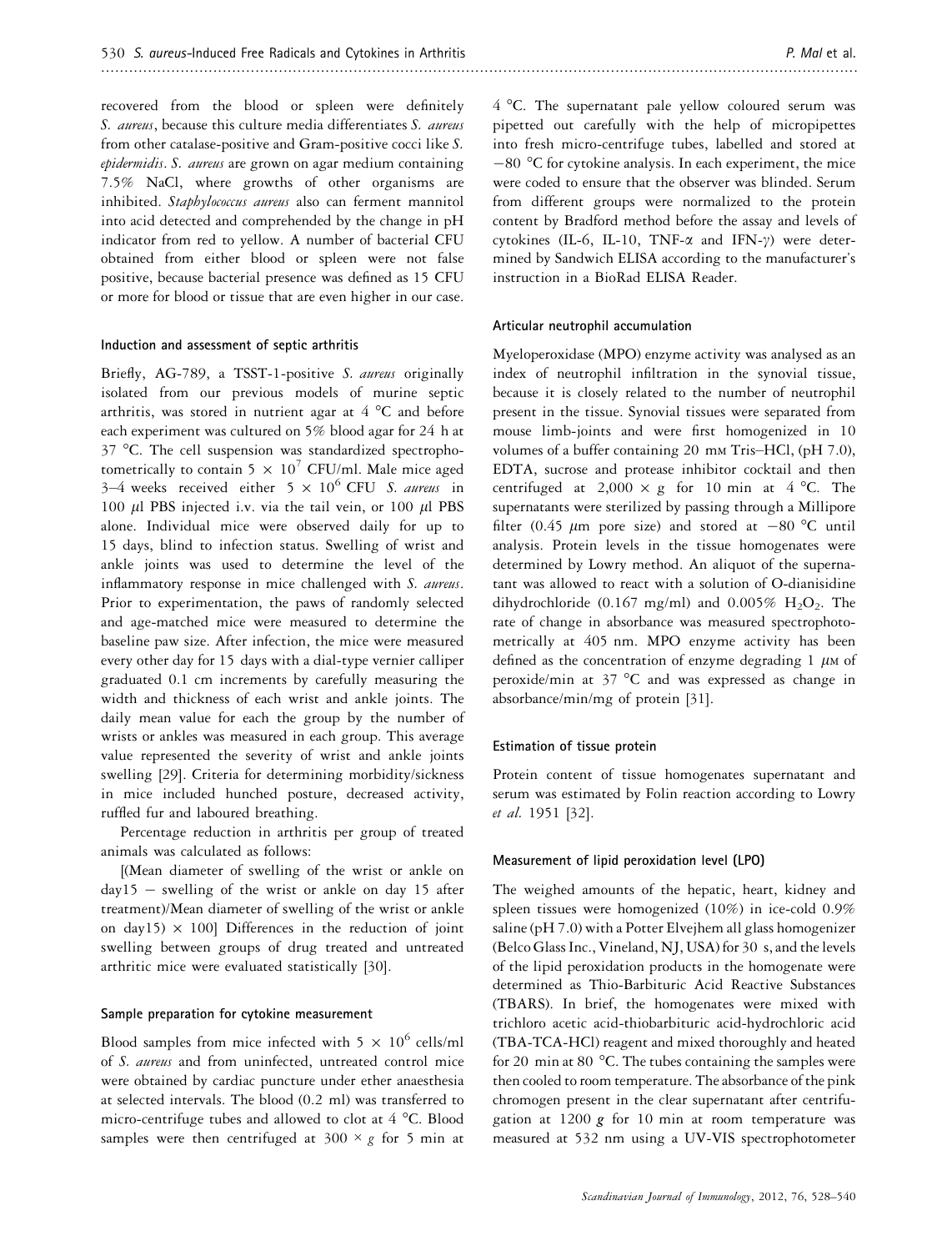(SmartSpec Plus, BioRad, Hercules, CA, USA). Tetraethoxypropane was used as standard. The values were expressed as nmoles of TBARS per mg protein [33].

## Measurement of reduced glutathione level (GSH)

Reduced glutathione content (as acid soluble sulfhydryl) was estimated by its reaction with DTNB (Ellman's reagent) following the method of Sedlac and Lindsey with some modifications. The weighed amounts of the hepatic, heart, kidney and spleen tissues were homogenized (10%) in 2 m<sup>M</sup> ice-cold ethylenediaminetetraacetic acid (EDTA). The homogenates were mixed with Tris-HCl buffer, pH 9.0, followed by the addition of DTNB for colour development. The absorbance was measured at 412 nm using a UV-VIS spectrophotometer to determine GSH content. The values were expressed as nmoles of GSH per mg protein [34].

## Measurement of activity of antioxidant enzymes

#### Superoxide dismutase (SOD)

Superoxide dismutase (Cu-Zn SOD) activity was measured by haematoxylin auto oxidation method of Martin et al. In brief, the weighed amounts of the hepatic, heart, kidney and spleen tissues were homogenized (10%) in ice-cold 50 mm phosphate buffer containing 0.1 mm EDTA pH 7.4. The homogenates were then centrifuged at  $12000 \times g$ for 15 min, and the supernatant was carefully collected. The inhibition of haematoxylin auto oxidation by the cellfree supernatant was measured at 560 nm using a UV-VIS spectrophotometer. The enzyme activity was expressed as Units per mg tissue protein [35].

#### Catalase (CAT)

Catalase was assayed by measuring the breakdown of hydrogen peroxide  $(H_2O_2)$  according to the method of Beers and Sizer. The weighed amounts of the hepatic, heart, kidney and spleen tissues were homogenized in 5% ice-cold 50 m<sup>M</sup> phosphate buffer pH 7.2. The homogenates were then centrifuged at  $12,000$  g for  $12$  min. The supernatant, thus obtained, was then carefully collected and incubated with 0.01 ml of absolute ethanol at 4 °C for 30 min. Thereafter, 10% Triton X-100 was added to have a final concentration of 1%. The resulting sample was used to determine the CAT activity by measuring the breakdown of  $H_2O_2$  spectrophotometrically at 240 nm. The enzyme activity was expressed as micromoles of  $H_2O_2$ consumed per min per mg protein [36].

## Expression of Cox-2 in synovial tissue

Expression of cyclooxegenase-2 (cox-2) in synovial tissues was determined by immunoblotting. Protein levels in the tissue homogenates were determined by the Bradford method. Twenty micrograms of each sample was electrophoresed on polyacrylamide gel and transferred onto a nitrocellulose membrane. After blocking with 7% skimmed milk, the blots were incubated overnight at 4 °C with primary antibodies against cox-2 (1:1000; Chemicon, Temecula, CA, USA). After extensive washes in PBS–Tween, blots were incubated with appropriate secondary antibodies conjugated with peroxidase (Vector Laboratories). The blots were again washed in PBS–Tween and processed for development using chemiluminescence reagent (Millipore, Billerica, MA, USA). The images were captured and analysed using Chemigenius, Bioimaging System (Syngene, Cambridge, UK). The blots were then stripped (30 min at 50  $^{\circ}$ C in 62.5 mm Tris–HCl pH 6.8, 2% sodium dodecyl sulfate, and 100 mm  $\beta$ -mercaptoethanol) and reprobed with anti- $\beta$ -tubulin (Santa Cruz Biotechnology, Santa Cruz, CA, USA) to determine equivalent loading of samples [37].

#### Statistical analysis

One-way model 1 ANOVA (Analysis of Variance) was performed between the groups. In ANOVA, observed variance is partitioned into components due to different explanatory variables. A level of  $P \le 0.05$  or  $P \le 0.001$ was considered significant. Significant differences of the means between the groups were performed by one-way ANOVA. Scheffe's F-test had been performed as post hoc test for multiple comparisons of means of different groups when significant  $F$  value was found [38].

## Results

Recovery of bacteria from blood, spleen and synovial tissue and induction of arthritis after single in vivo injection of S. aureus (AG-789) followed by gentamicin and ascorbic acid after an interval of 2 h, respectively

In isolates obtained 3 days after the start of the infection, growth of S. aureus was noted not only in the joints but also in the blood and spleen. The induction of clinical arthritis when calculated from the mean diameters of the wrist and ankle joints of the mice, it was observed that there was 59% induction of clinical arthritis in the S. aureus-infected group compared with the control group. Bacterial burden in blood, spleen and synovial tissues was still prominent at 9 days post-infection (dpi), although no detectable amount of bacteria was found in either blood, spleen or synovial tissue at 15 dpi. However, treatment of mice with gentamicin after infection followed by ascorbic acid eradicates the bacteria from the blood and also significantly reduces the bacterial burden in both spleen and synovial tissue at 3 dpi and also showed reduced swelling of arthritis  $(P \le 0.05)$  (Table 1). Combined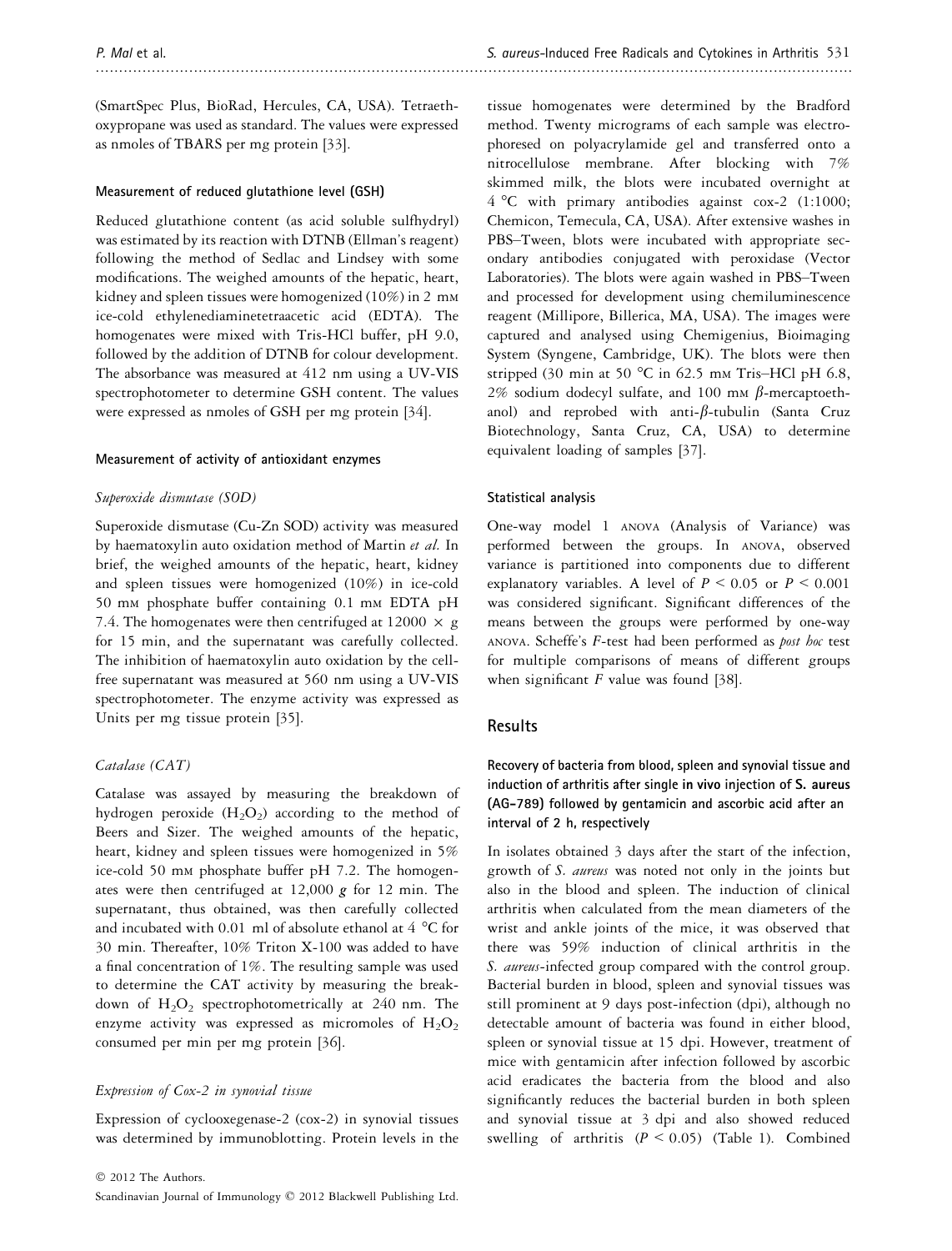|                                                                                      | Days after<br>infection | No. of bacterial colonies (Mean $\pm$ SD) |                                       |                            |                                  |
|--------------------------------------------------------------------------------------|-------------------------|-------------------------------------------|---------------------------------------|----------------------------|----------------------------------|
| Groups                                                                               | $3$ dpi <sup>a</sup>    | Spleen (per g<br>of tissue)               | Synovial tissue<br>(per gm of tissue) | Blood (per ml<br>of blood) | Induction of<br>arthritis $(\%)$ |
| Control                                                                              | 3                       | $\overline{0}$                            | $\theta$                              | $\theta$                   | $\theta$                         |
| S. aureus                                                                            | 3                       | $3500 \pm 57.74$                          | $3500 \pm 57.74$                      | $690 \pm 17.32$            | 59.17                            |
| S. aureus + gentamicin                                                               | 3                       | $2017 \pm 28.87$                          | $1920 \pm 11.55$                      | $280 \pm 20$               | 26.49                            |
| S. <i>aureus</i> + ascorbic acid                                                     | 3                       | $1281 \pm 30.38$                          | $1710 \pm 40.41$                      | $260 \pm 11.55$            | 35.31                            |
| S. aureus + gentamicin + ascorbic acid                                               | 3                       | $941 \pm 34.3$                            | $57 \pm 1.15$                         | $85 \pm 5$                 | 20.29                            |
| Gentamicin alone                                                                     | 3                       | Not detectable                            |                                       |                            |                                  |
| Ascorbic acid alone                                                                  | 3                       | Not detectable                            |                                       |                            |                                  |
|                                                                                      | 9 dpi                   |                                           |                                       |                            |                                  |
| Control                                                                              | 9                       | $\Omega$                                  | $\theta$                              | $\theta$                   |                                  |
| S. aureus                                                                            | 9                       | $713 \pm 23.96$                           | $781 \pm 11.97$                       | $70 \pm 5.77$              | 28.60                            |
| S. aureus + gentamicin                                                               | 9                       | $150 \pm 20.41$                           | $212 \pm 7.22$                        | $50 \pm 5.77$              | 13.86                            |
| S. aureus + ascorbic acid <sup>b</sup>                                               | 9                       | $175 \pm 14.4$                            | $218 \pm 6.25$                        | $55 \pm 5$                 | 16.07                            |
| S. aureus + gentamicin + ascorbic acid                                               | 9                       | $162 \pm 12.5$                            | $81 \pm 6.25$                         | $25 \pm 5$                 | 0.68                             |
| Gentamicin alone                                                                     | 9                       | Not detectable                            | Not detectable                        |                            |                                  |
| Ascorbic acid alone                                                                  | 9                       | Not detectable                            | Not detectable                        |                            |                                  |
| No mentionable bacterial colonies were detected at 15 dpi in any of the above groups |                         |                                           |                                       |                            |                                  |

Table 1 Recovery of bacteria from blood, spleen and synovial tissue and induction of arthritis after intravenous injection of S. aureus (AG-789) followed by treatment with gentamicin alone or in combination with ascorbic acid..

Blood and organs were removed and processed as detailed in materials and methods. Numbers of bacterial cells in blood, spleen and synovial tissues were determined on day 3, 9 and 15 post-infections. Each result is the mean and standard deviation for a group of six mice.

aNumber of bacterial CFU in blood, spleen and synovial tissues at 3 dpi are significant at  $P \le 0.05$ .

bS. aureus alone versus S. aureus +Ascorbic acid at 9 dpi; (P > 0.05, non-significant).

treatment of mice with gentamicin and ascorbic acid also reduced the bacterial density in blood and organs at 9 dpi with less induction of clinical arthritis (Table 1).

# Experimental evaluation of arthritis: effect of gentamicin alone or in combination with ascorbic acid on S. aureus (AG-789) infection–induced swelling of joints

The result showed that there was significantly increased swelling of wrist and ankle joints in pathogenic strain S. aureus (AG-789)-infected mice after 3, 9 and 15 days of infection compared with uninfected control group  $(P < 0.05)$ . Administration of gentamicin after S. aureus infection followed by ascorbic acid treatment showed significant reduction in the swelling of joints at day 3 when compared with S. aureus alone infected mice (Table 2). Treatment of mice with gentamicin alone or in combination with ascorbic acid after S. aureus infection showed significant gross reduction in clinical arthritis as compared with S. aureus-induced arthritis at 15 dpi (Table 2).

## Serum levels of TNF- $\alpha$ , IFN- $\gamma$ , IL-6 and IL-10 of different groups of mice at 3, 9 and 15 days post-infection

Serum TNF- $\alpha$ , IFN- $\gamma$ , IL-6 levels but not IL-10 were increased significantly after S. aureus infection ( $P \le 0.05$ ). Treatment of mice with gentamicin alone or in combination with ascorbic acid after infection could able to significantly downregulate the serum TNF- $\alpha$ , IFN- $\gamma$ , IL-6 at day 3, 9 and 15. However, gentamicin alone or in combination with ascorbic acid could also increase the serum IL-10 significantly on day 3, 9 and 15 (Fig. 1).

## Synovial tissue myeloperoxidase (MPO) enzyme activity

The activity of MPO enzyme which is an indicator for neutrophil infiltration from the synovial tissue homogenate it was observed that, on 3, 9 and 15 days postinfection, synovial tissue MPO enzyme activity was significantly higher at 9 dpi for the pathogenic strain-AG-789 than the uninfected control group. When gentamicin was administered alone or in combination with ascorbic acid, it caused significant  $(P < 0.05)$ reduction in tissue MPO enzyme activity in the case of the pathogenic strain-AG-789-infected group only at day 3, 9 and 15 after infection (Table 3).

## Effect of Gentamicin and ascorbic acid treatment on synovial tissue Cyclooxygenase-2 level in the S. aureus-infected mice

Immunoblot analysis of synovial tissue homogenate showed that COX-2 level was significantly increased at 3 days post-infection (dpi) in case of the AG-789 S. aureus, which was gradually decreased at 9 and 15 dpi. After treatment with gentamicin along with ascorbic acid, cox-2 level was significantly decreased on day 15 (Fig. 2).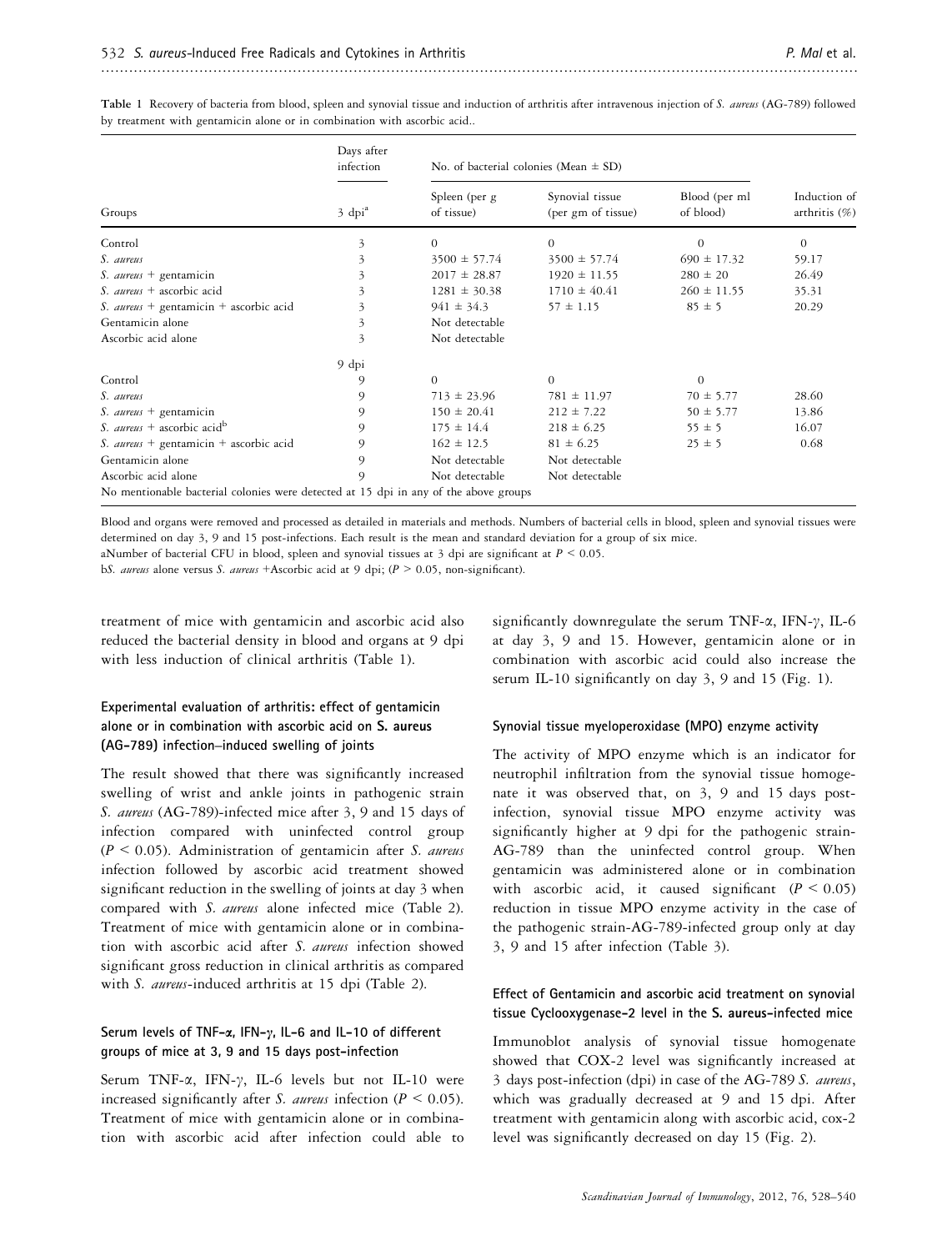Table 2 Experimental evaluation of arthritis: effect of gentamicin alone or in combination with ascorbic acid on S. aureus (AG-789) infection induced swelling of joints..

|                                                                                                                                                                  | No. of         | No. of<br>mice | No. of<br>mice<br>showing<br>clinical | Swelling of wrist joints <sup>a</sup> in mm (Mean $\pm$ SE) |                   |                   | Swelling of ankle joints <sup>b</sup> in mm (Mean $\pm$ SE) |                    |                   |
|------------------------------------------------------------------------------------------------------------------------------------------------------------------|----------------|----------------|---------------------------------------|-------------------------------------------------------------|-------------------|-------------------|-------------------------------------------------------------|--------------------|-------------------|
| Groups                                                                                                                                                           | mice           | died           | signs of<br>arthritis                 | Day $3$                                                     | Day 9             | Day 15            | Day $3$                                                     | Day 9              | Day 15            |
| Control                                                                                                                                                          | $\overline{4}$ | $\theta$       | $\mathbf{0}$                          | $4.11 \pm 0.006$                                            | $6.697 \pm 0.154$ | $8.49 \pm 0.081$  | $8.21 \pm 0.006$                                            | $8.047 \pm 0.026$  | $10.57 \pm 0.15$  |
| S. aureus                                                                                                                                                        | 6              | $\overline{0}$ | 6                                     | $9.24 \pm 0.75$                                             | $8.433 \pm 0.378$ | $10.08 \pm 0.016$ | $10.37 \pm 0.151$                                           | $10.523 \pm 0.211$ | $12.48 \pm 0.03$  |
| S. aureus $+$<br>gentamycin                                                                                                                                      | 6              | $\theta$       | 6                                     | $6.463 \pm 0.154$                                           | $8.25 \pm 0.05$   | $9.93 \pm 0.038$  | $9.12 \pm 0.319$                                            | $8.533 \pm 0.15$   | $11.57 \pm 0.27$  |
| $S.$ aureus +<br>ascorbic acid                                                                                                                                   | 6              | $\theta$       | 6                                     | $7.683 \pm 0.543$                                           | $8.4 \pm 0.066$   | $9.99 \pm 0.032$  | $8.99 \pm 0.433$                                            | $8.71 \pm 0.27$    | $11.76 \pm 0.218$ |
| $S.$ aureus +<br>gentamycin $+$<br>ascorbic acid                                                                                                                 | 6              | $\overline{0}$ | 6                                     | $6.193 \pm 0.054$                                           | $6.41 \pm 0.147$  | $8.822 \pm 0.042$ | $8.627 \pm 0.082$                                           | $8.39 \pm 0.082$   | $10.83 \pm 0.026$ |
| Reduction of arthritis (in percentage) when<br>compared with S. aureus alone versus<br>S. <i>aureus</i> + gentamicin + ascorbic acid<br>group at 3, 9 and 15 dpi |                |                |                                       | 33.05                                                       | 23.98             | 12.48             | 16.81                                                       | 20.27              | 13.22             |

The severity of arthritis in each wrist and ankle joints was quantified daily by an experimental assessment of swelling of the joint tissues as described in the methods section. Measurements were performed with a dial gauge caliper in millimeters. Swelling of wrist and ankle joints (in mm  $\pm$  SD) in mice was shown. The difference was statistically significant ( $P \le 0.05$ ).

aSwelling of wrist joint at 3 and 15 dpi; S. aureus (AG- 789) versus S. aureus + ascorbic acid not significant at  $P > 0.05$ .

bSwelling of ankle joint at 3, 9 and 15 dpi; all groups were significant at  $P \le 0.05$ .

# Effects of gentamicin–ascorbic acid co-therapy against S. aureus infection–induced oxidative stress in heart, liver, spleen and kidney tissues of mice and its relation with progression of septic arthritis

Treatment of mice with S. aureus caused elevation of LPO in all the tissues tested, viz., heart (Fig. 3A), liver (Fig. 4A), kidneys (Fig. 5A) and spleen (Fig. 6A). In all the tissues, the elevation of LPO was found to be significantly higher 3 and 9 days post-infection except liver. However, this elevation in LPO was found to be significantly ameliorated when the mice were co-treated with gentamicin and ascorbic acid in combination indicating efficacy of the combination in the abatement of the oxidative stress induced in the tissue due to the bacterial infection.

That oxidative stress is induced following S. aureus infection is also evident from our finding that the level of reduced glutathione (GSH) was found to be decreased in all the tissues tested in mice. However, when the mice were cotreated with gentamicin and ascorbic acid in combination, the tissue glutathione level in most of the cases was found to be restored to near control values (Heart – Fig. 3B, Liver – Fig. 4B, Kidney – Fig. 5B and Spleen – Fig. 6B). These results indicate that the antibiotic– anti oxidant combination is capable of ameliorating the oxidative stress induced in these organs due to S. *aureus* infection.

Similarly, we have examined the activities of the key antioxidant enzymes like SOD and CAT in all the four tissues tested. The results indicate that SOD activity in S. aureus-infected group increased significantly in heart (Fig. 3C), liver (Fig. 4C) and spleen tissues (Fig. 6C). However, the SOD activity was decreased and almost restored to control in combination with gentamicin and ascorbic acid in heart (Fig. 3C), liver (Fig. 4C), and spleen (Fig. 6C) tissues at 3 days post-infection, whereas in kidney (Fig. 5C), the SOD activity was significantly decreased in the S. aureus-treated group at days 3, 9 and 15 post-infection and was found to be restored to control in combination with gentamicin and ascorbic acid at days 3 and 15 post-infection. The SOD activity of the heart (Fig. 3C) and liver (Fig. 4C) tissue at day 9 post-infection was found to be increased in the S. aureus-treated group, which was found to be almost near the control level by the combination in heart tissue but increased further in liver tissue. However, at day 15 post-infection, the SOD activity was found to be decreased in all the tissues except liver where it increased in the S. aureus-treated group. However, in kidney (Fig. 5C), heart (Fig. 3C) and splenic tissues (Fig. 6C), significant increase was found in the gentamicin and ascorbic acid combination group at day 15 postinfection. The improvement in hepatic SOD activity was significant but did not reach the control level. The results further indicated that the combination of gentamicin and ascorbic acid was able to restore the activity of the enzyme in all the four tissues. However, the level of activity of SOD was found to be considerably higher in all the groups of mice tissues 15 days post-infection. But, SOD activity remained inhibited in S. aureus-infected group in kidney and spleen tissues at day 9 post-infection.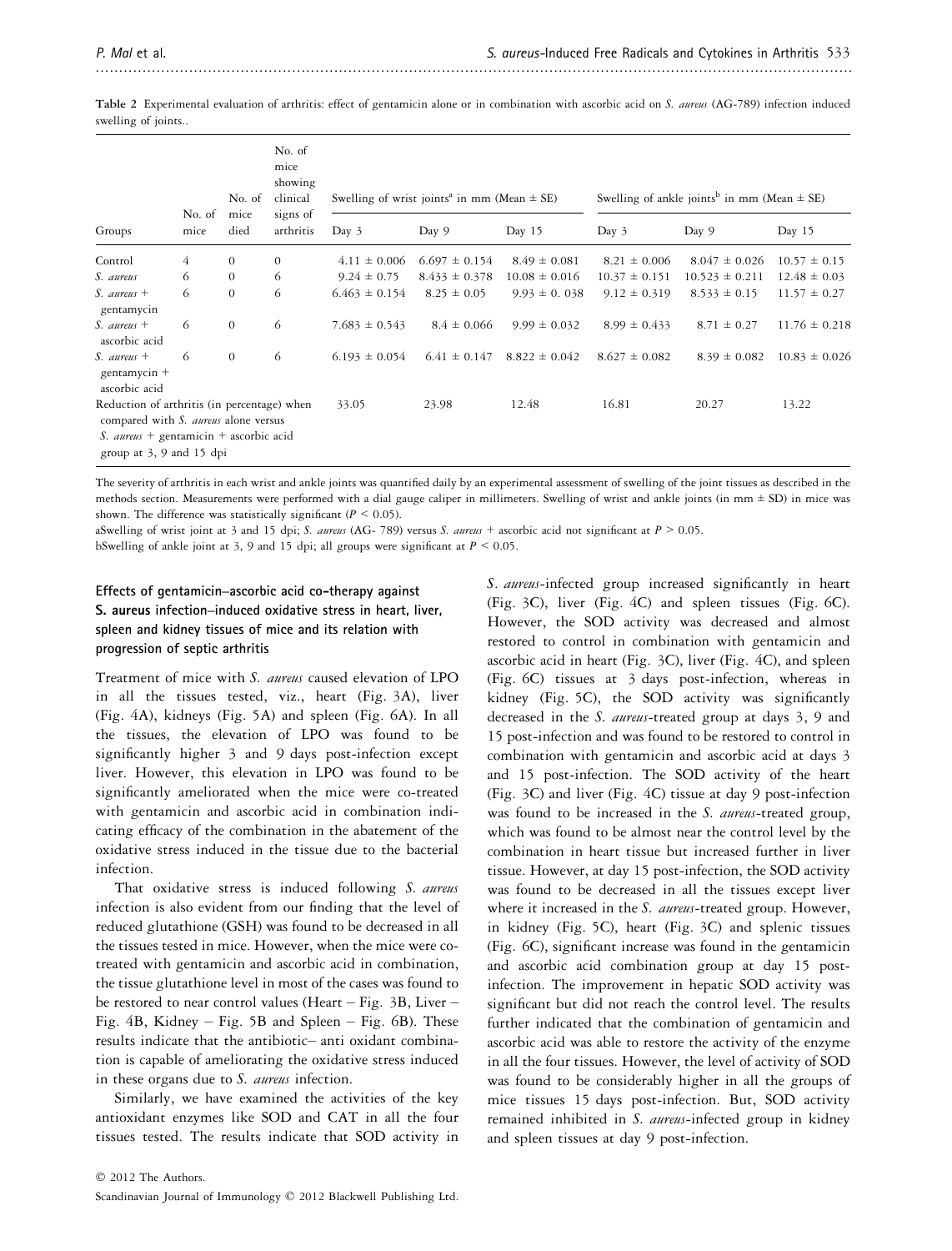

Figure 1 Serum levels of TNF- $\propto$ , IL-6, IFN-ϒ and IL-10 in different groups of mice at 3, 9 and 15 days post-infections. Levels of TNF-a (A), IFN- $\gamma$  (B), IL-6 (C) and (D) IL-10 in serum from S. aureus-infected mice treated with gentamicin alone or in combination with ascorbic acid after Staphylococcal infection and from non-infected control animal were determined by utilizing ELISA according to the manufacturer's recommendations and were expressed from triplicate experiments. Without infection control versus S. aureus AG-789 alone, significant increase in TNF-a and IFN- $\gamma$  and IL-6 but decrease in IL-10,  $*P < 0.05$ ; S. aureus AG-789 alone versus S. aureus  $AG-789$  + gentamicin, significant decrease in TNF- $\alpha$ , IFN- $\gamma$  and increased IL-10,  $\#P \le 0.05$ , S. aureus AG-789 alone versus S. aureus  $AG-789 + gentamicin + ascorbic$ acid, significant decrease in TNF- $\alpha$ , IFN- $\gamma$ and increased IL-10,  $\#PP$  < 0.05.

Table 3 MPO activity of synovial tissue of mice after intravenous injection of S. aureus (AG-789) followed by treatment with gentamicin alone or in combination with ascorbic acid at day 3, 9 and 15 post-infection..

|                                        | Change in MPO activity/min/mg of protein |                      |                       |  |  |
|----------------------------------------|------------------------------------------|----------------------|-----------------------|--|--|
| Groups                                 | Day 3 post-infection                     | Day 9 post-infection | Day 15 post-infection |  |  |
| Control                                | $0.062 \pm 0.0055$                       | $0.095 \pm 0.004$    | $0.064 \pm 0.0009$    |  |  |
| S. aureus                              | $0.11 \pm 0.0058$                        | $0.144 \pm 0.024$    | $0.093 \pm 0.0062$    |  |  |
| S. <i>aureus</i> + gentamicin          | $0.027 \pm 0.0021$                       | $0.066 \pm 0.009$    | $0.048 \pm 0.0033$    |  |  |
| S. <i>aureus</i> + ascorbic acid       | $0.054 \pm 0.0058$                       | $0.1 \pm 0.031$      | $0.051 \pm 0.0034$    |  |  |
| S. aureus + gentamicin + ascorbic acid | $0.071 \pm 0.005$                        | $0.1 \pm 0.032$      | $0.072 \pm 0.0022$    |  |  |

MPO activity was analysed as index of neutrophil infiltration in the synovial tissue. The rate of change in absorbance was measured spectrophotometrically at 405 nm. MPO activity has been defined as the concentration of enzyme degrading 1  $\mu$ mol of peroxide/min at 37 °C and was expressed as change in absorbance/min.mg of protein. The results were reproduced in three repeated experiments. Data are expressed as mean  $\pm$  sd of mice per group. All the values are significant in the population mean ( $P \leq 0.05$ ).

The activity of CAT, another important antioxidant enzyme, was found to be increased in heart (Fig. 3D), liver (Fig. 4D) and kidney tissues (Fig. 5D), while the activity was found to be decreased in mouse spleen (Fig. 6D) following infection with S. aureus at day 3, 9 and 15 postinfection. However, the CAT activity was found to be significantly decreased in liver, kidney and spleen tissues in combination with gentamicin and ascorbic acid at 3, 9 and 15 days post-infection except liver at day 15 and restored near the control level at day 3 post-infection. However, in the spleen tissue, the CAT activity was decreased significantly following S. aureus infection at days 3, 9 and 15 post-infection and increased significantly when the mice were treated with the combination of gentamicin and ascorbic acid at 3, 9 and 15 days post-infection and restored to near normal at day 3 post-infection. The CAT activity was found to be otherwise prominent in 15 days post-infection, particularly in kidney and heart. This may be an adaptive response.

# **Discussion**

Septic arthritis is triggered by the haematogenous spread of bacteria from an initial nidus to the joint spaces. We studied the pathogenesis of S. aureus septic arthritis in a murine model in which bacteria are injected intravenously,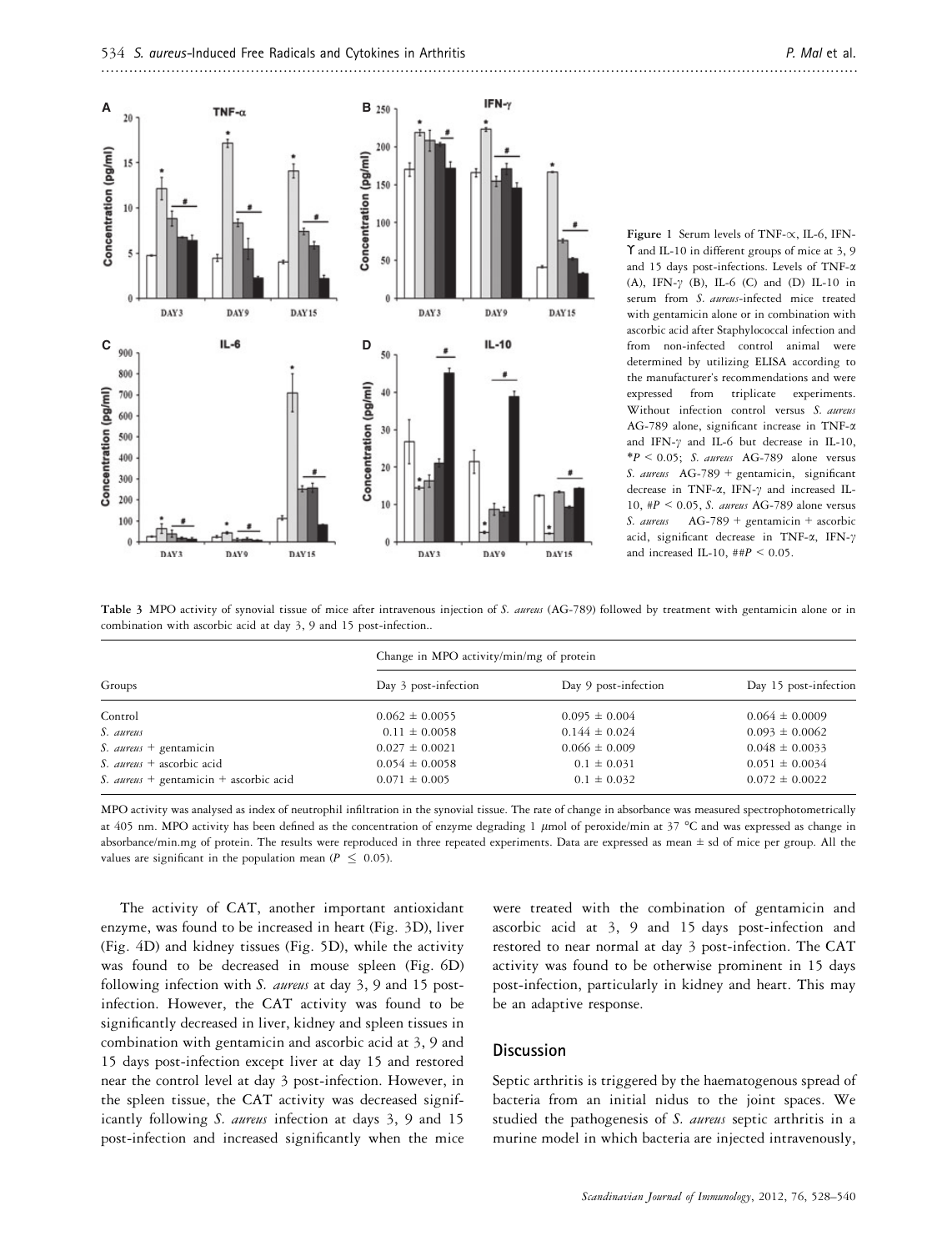

Figure 2 Expression of Cox-2 after treatment with gentamicin in combination with ascorbic acid in synovial tissue. Expression of COX-2 was measured in terms of fold change over control. Highest level of COX-2 was found on day 9 post-infection. Reduction in COX-2 level was found after treatment with gentamicin alone or in combination with ascorbic acid at 3 and 9 dpi. Control versus pathogenic strain S. aureus AG-789 at 3 and 9 dpi (\* $P < 0.01$  with respect to control, S. aureus AG-789 alone versus S. aureus + gentamicin, S. aureus + ascorbic acid, S. aureus + gentamicin + ascorbic acid (#P < 0.01 with respect to 3 and 9 dpiinfected sample).

seed to the joints and cause the disease that clinically resembles septic arthritis in humans.

There is a close correlation between clinical arthritis and the presence of bacteria in the synovial tissue at 3 and 9 dpi. Typically, the peak of bacterial burden after intravenous staphylococcal inoculation occurs in blood and tissue within the first 3 dpi as evident from the CFU count with 59.17% induction of clinical arthritis in the infected group (Table 1), whereas only 20.29% of arthritic when infected mice are treated with gentamicin along with ascorbic acid indicating the effectiveness of combined treatment in reducing clinical manifestations of arthritis. This type of haematogenously spread joint infection is by far the most common finding in human staphylococcal arthritis, including homing of bacteria to the joints and exposure to the innate immune system would be bypassed [39].

To cause disease, bacteria have to survive in blood, spread from the blood stream to the joint and survive there, at least for a while (3 dpi). It has been shown previously that the degree of arthritis and inflammation under normal circumstances is dependent on the amount of bacteria injected and the ability of the host to clear the bacteria.

Furthermore, because in some previous experiments, it was seen at very low doses of gentamicin that gentamicin was concentrated within phagosomes. When tested in the presence of gentamicin, cytokines thought to induce bactericidal activity may instead only slowed phagosomal escape or increased pinocytosis, thus increasing gentamicin-mediated killing of intracellular bacteria, suggesting that even small amounts of gentamicin could kill intracellular L. monocytogenes. Furthermore, gentamicin could cause non-bactericidal macrophages to appear to be bactericidal [40]. Effect of gentamicin on intracellular killing of S. aureus was also reported [41] and supporting our observation.

We found that early administration of antibiotic alone or in combination with ascorbic acid eradicates the bacteria from the blood and tissue and also correlated with joint inflammation. Although there are no detectable bacterial colonies in either blood, spleen or synovial tissues at 15 dpi, still mice showed signs of arthritis, suggesting swelling not be directly due to the bacterial burden in the blood or tissues but might be due to the coagulase induced during the course of infection. Therefore, the occurrence, even in the treated mice, is not surprising, bearing in the mind that treatment was started 24 h after inoculation of bacteria. This was performed in an attempt to reflect the clinical situation when patients present with staphylococcal infections. The ascorbic acid was administered after 2 h of antibiotic treatment. Owing to the fact that there is such a short time difference between ascorbic acid and antibiotic treatment, it may be questioned whether this has any physiological significance. It was reported that sublethal E. coli endotoxin increases ascorbate recycling in liver and ascorbate concentration in liver, kidney, adrenal gland and heart at 3 h post-injection [17] also supported our study. This indicates that pharmacologically administered ascorbate may improve the overall antioxidant capacity of the tissues, which helps prevent the changes in the antioxidant status from occurring following infection with S. aureus. Thus, the focus should be on the effect, rather than the time schedule. If the drug is found to be effective, then its effect may extend up to later time periods.

Among the oxidative stress sensitive generated molecules, cytokines are pivotal ROS mediators that act in synergistic or additive manner. Therefore, ROS and cytokines might be integrated in arthritis and are engaging in cross-talking in almost every organ like heart, liver, spleen and kidney. In this study, IFN- $\gamma$ , TNF- $\alpha$  and IL-6 production was increased initially within 3 days post-infection and decreased thereafter following treatment with gentamicin and ascorbic acid. Therefore, it is likely that increased IFN- $\gamma$ released into the circulation in the first phase (3 dpi) by the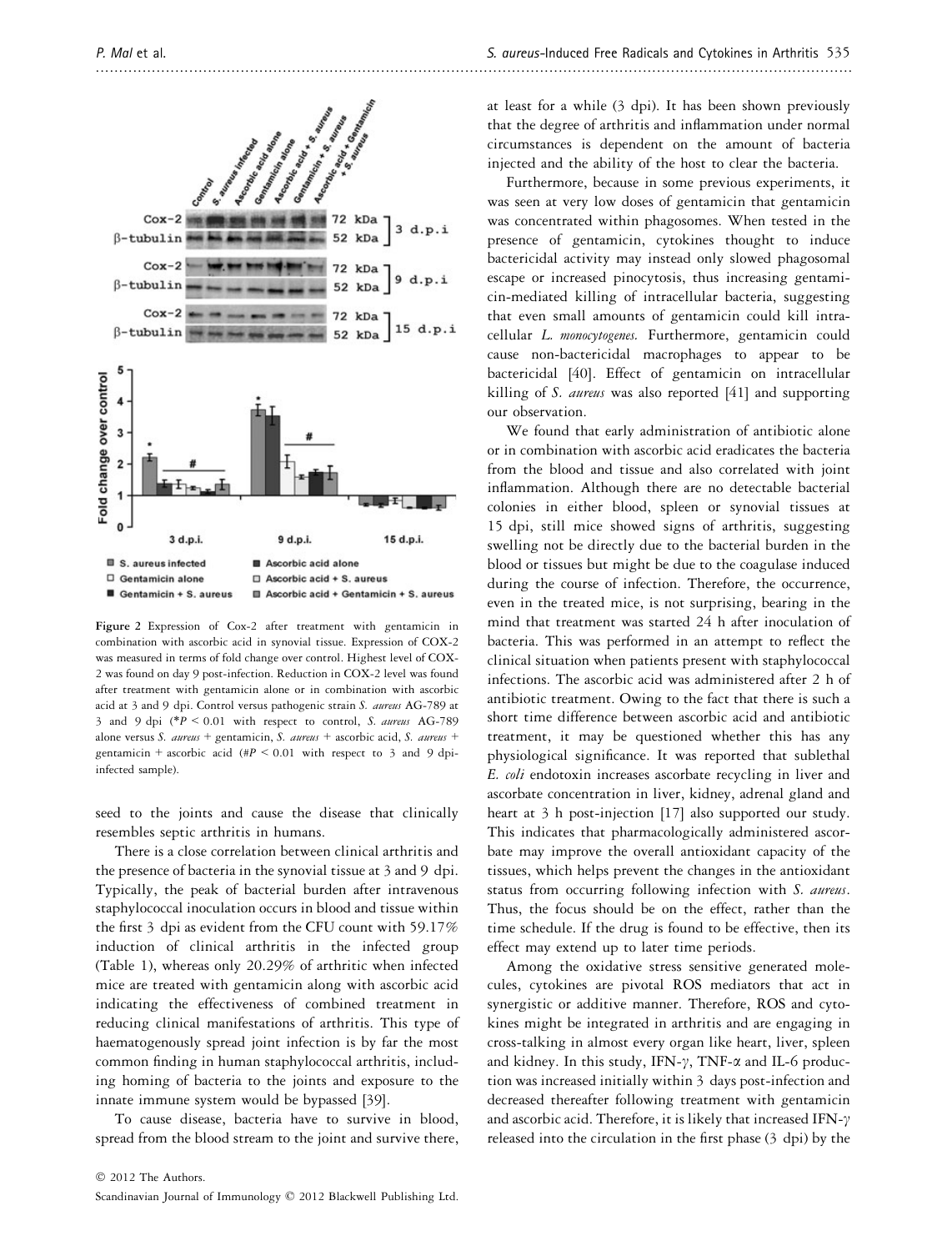

**■ S. aureus + Ascorbic acid ■ S. aureus + Gentamicin + Ascorbic acid** 

Figure 3 Alteration in mouse cardiac antioxidant status like reduced glutathione level and the activities of antioxidant enzymes like superoxide dismutase (SOD) and catalase (CAT). (A) lipid peroxidation level, without infection control versus S. aureus alone, significant increase at 3, 9, 15 dpi \*P < 0.05; S. aureus alone versus S. aureus + gentamicin, significant decrease at 3, 9 and 15 dpi #P < 0.05; S. aureus alone versus S. aureus + gentamicin + ascorbic acid, significant decrease at 3, 9 and 15 dpi #P < 0.05. (B) GSH, without infection control versus S. aureus alone, significant decrease at 3, 9 and 15 dpi  $P < 0.05$ ; S. aureus alone versus S. aureus + gentamicin, significant increase at 3, 9 and 15 dpi ^P < 0.05; S. aureus alone versus S. aureus + gentamicin + ascorbic acid, significant increase at 3, 9, 15 dpi  $\Delta P$  < 0.05. (C) SOD, without infection control versus S. aureus alone, significant increase at 3, 9 dpi \*P < 0.05 but decreased significantly at 15 dpi \$P < 0.05; S. aureus alone versus S. aureus + gentamicin, significant decrease at 3 and 9 dpi #P < 0.05 but significant increase at 15 dpi  $\Delta P$  < 0.05; S. aureus alone versus S. aureus + gentamicin + ascorbic acid, significant increase at 15 dpi  $\Delta P$  < 0.05. (D) CAT, without infection control versus S. aureus alone, significant increase at 3, 9 and 15 dpi \*P < 0.05; S. aureus alone versus S. aureus + gentamicin + ascorbic acid, significant decrease at 3, 9, 15 dpi  $\#P \le 0.05$ .

administration of 5  $\times$   $10^7$  CFU of *S. aureus* cells or their exotoxins demonstrated a detrimental effect on the host. We found that severity of arthritis is associated with altered balance of inflammatory cytokines, and conversely, altering the balance of inflammatory cytokines has a significant impact on the severity of arthritis.

Of several septic arthritis-related molecular pathways with anti-inflammatory actions, we chose to focus on IL-10 as a representative of cytokine in this class. In serum, which reflects the primary site of inflammation in this model, IL-10 continues to increase even at 15 dpi after treatment of mice with gentamicin and ascorbate. This IL-10 level increment dictates the resolution of inflammation and may be a positive prognostic indicator for recovery of arthritis due to the combined therapy. IL-10 inhibits the production of reactive oxygen and reactive nitrogen intermediates when monocyte/macrophages are activated by IFN- $\gamma$  and therefore may be important in determining the outcome of arthritis. As lack of IL-10 causes impaired clearance of bacteria leading to a more destructive cause of arthritis, therefore, this elevated IL-10 in the antibiotic–antioxidant combined treated mice might be essential for efficient elimination of bacteria and therapy for protection against septic arthritis.

Our studies clearly indicate involvement of oxidative stress in all the tissues tested in mouse models following infection with S. aureus. Treatment of mice with gentamicin alone, though effective in killing bacteria, seemed not efficient in reducing oxidative stress status neither ameliorating inflammation of the joints. However, when the mice were co-treated with gentamicin and ascorbic acid, the oxidative stress status of the liver, kidneys, spleen and heart was found to significantly decrease. This is reflected in the amelioration of alterations in the levels of tissue LPO and GSH as well as the activities of the key antioxidant enzymes like SOD and CAT. S. aureus infection-induced GSH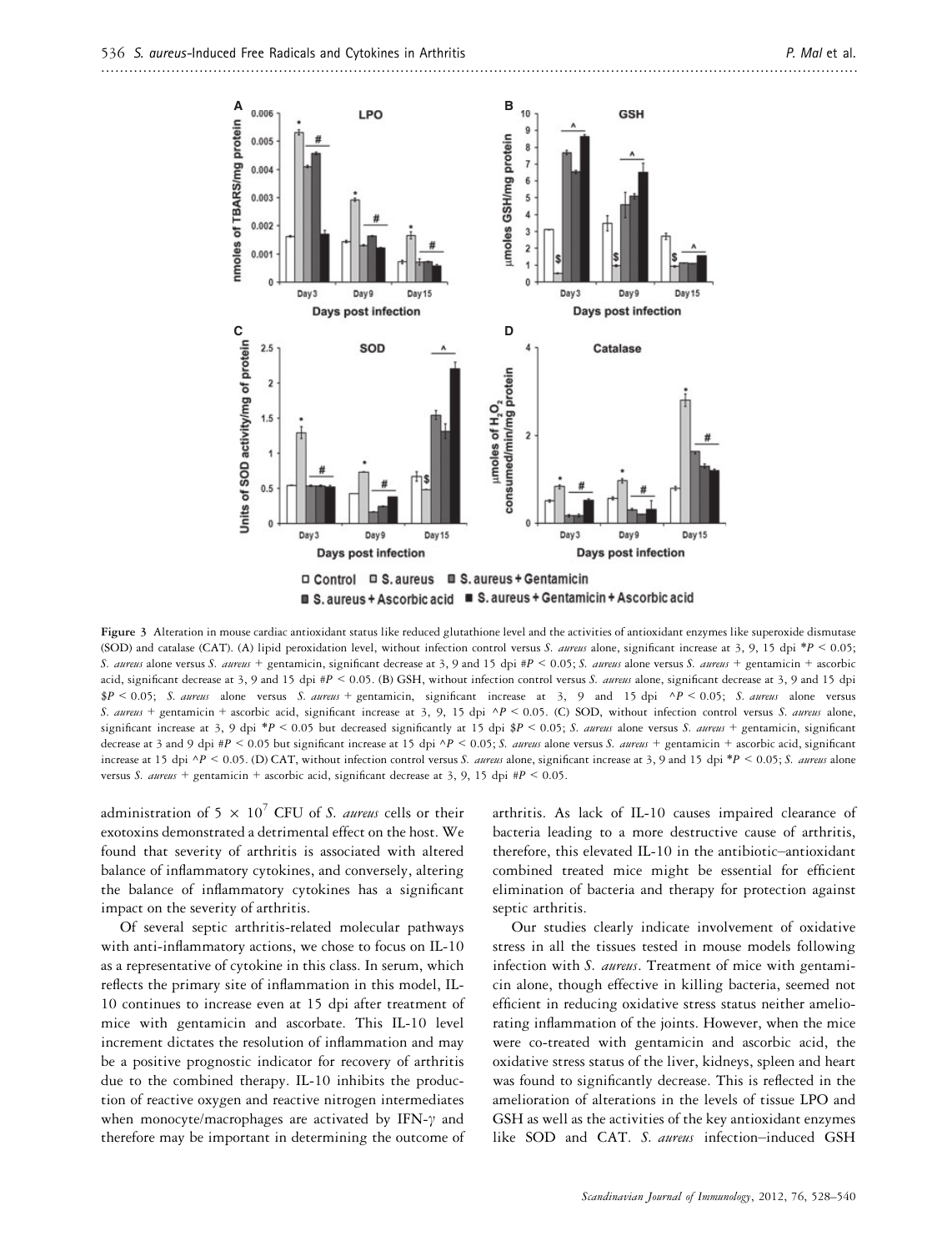

■ S. aureus + Ascorbic acid ■ S. aureus + Gentamicin + Ascorbic acid

Figure 4 Alteration in mouse hepatic antioxidant status like reduced glutathione level and the activities of the antioxidant enzymes like superoxide dismutase (SOD) and catalase (CAT). (A) lipid peroxidation level, without infection control versus S. aureus alone, significant increase at 3, 9, 15 dpi  $*P < 0.05$ ; S. aureus alone versus S. aureus + gentamicin, significant decrease at 3, 9 and 15 dpi  $*P < 0.05$ ; S. aureus alone versus S. aureus + gentamicin + ascorbic acid, significant decrease at 3, 9 and 15 dpi #P < 0.05. (B) GSH, without infection control versus S. aureus alone, significant decrease at 3, 9 and 15 dpi  $P < 0.05$ ; S. aureus alone versus S. aureus + gentamicin, significant increase at 3, 9, and 15 dpi  $\Delta P < 0.05$ ; S. aureus alone versus S. aureus + gentamicin + ascorbic acid, significant increase at 3, 9, 15 dpi  $\Delta P$  < 0.05. (C) SOD, without infection control versus S. aureus alone, significant increase at 3, 9 and 15 dpi \*P < 0.05; S. aureus alone versus S. aureus + gentamicin + ascorbic acid, significant decrease at 3 dpi #P < 0.05; but significant increase at 9 and 15 dpi  $\Delta P$  < 0.05. (D) CAT, without infection control versus S. *aureus* alone, significant increase at 3, 9 and 15 dpi \*P < 0.05; S. aureus alone versus S. aureus + gentamicin + ascorbic acid, significant decrease at 3 and 9 dpi #P < 0.05; but significant increase at 15 dpi  $\Delta P$  < 0.05.

depletion may be associated with augmentation of an oxidative stress-mediated production of proinflammatory cytokines particularly TNF- $\alpha$  and IFN- $\gamma$  because GSH is reported to play an important role in the polarization of TH1/TH2 balance [42]. Alteration in the activities of antioxidant enzymes in different tissues tested in our case may be due to the differences in the infiltrated bacteria and the laboratory animals because it is reported that the capacity of antioxidant enzyme induction to ROS is different from species to species [43]. Typically, the peak bacterial burden after i.v. staphylococcal inoculation occurs in blood within first 3 days and may be somewhat latter in kidneys, heart, liver which we have not been tested in our case. These tissue-fixed bacteria may lead to enhanced ROS production, which could be downregulated after combined treatment by inducing SOD and CAT in these tissues. The non-phagocytosed, tissue bound bacteria and, more importantly, their exotoxins activate macrophages and monocytes to release proinflammatory cytokines like TNF- $\alpha$ , IFN- $\gamma$ , IL-1 which enter the circulation and trigger a general inflammatory response. Moreover, further studies are required particularly malondialdehyde, indicator of lipid peroxidation, level must be measured and pharmacokinetics of gentamicin and tissue ascorbic acid content after single daily dose or multiple daily dose of antibiotic/antioxidant to be determined in arthritic mice. Therefore, determining the cardiac, renal, splenic and hepatic gentamicin concentration along with tissue ascorbate level at 3, 9 and 15 dpi will be helpful to figure out the effect of combined treatment on tissue-specific alteration in antioxidant enzyme activities in S. aureus infection-induced arthritis.

It was reported that extracellular cytochrome c triggers sinusitis in a healthy host and might therefore play a role in the pathogenesis of arthritis. The sinusitis triggered by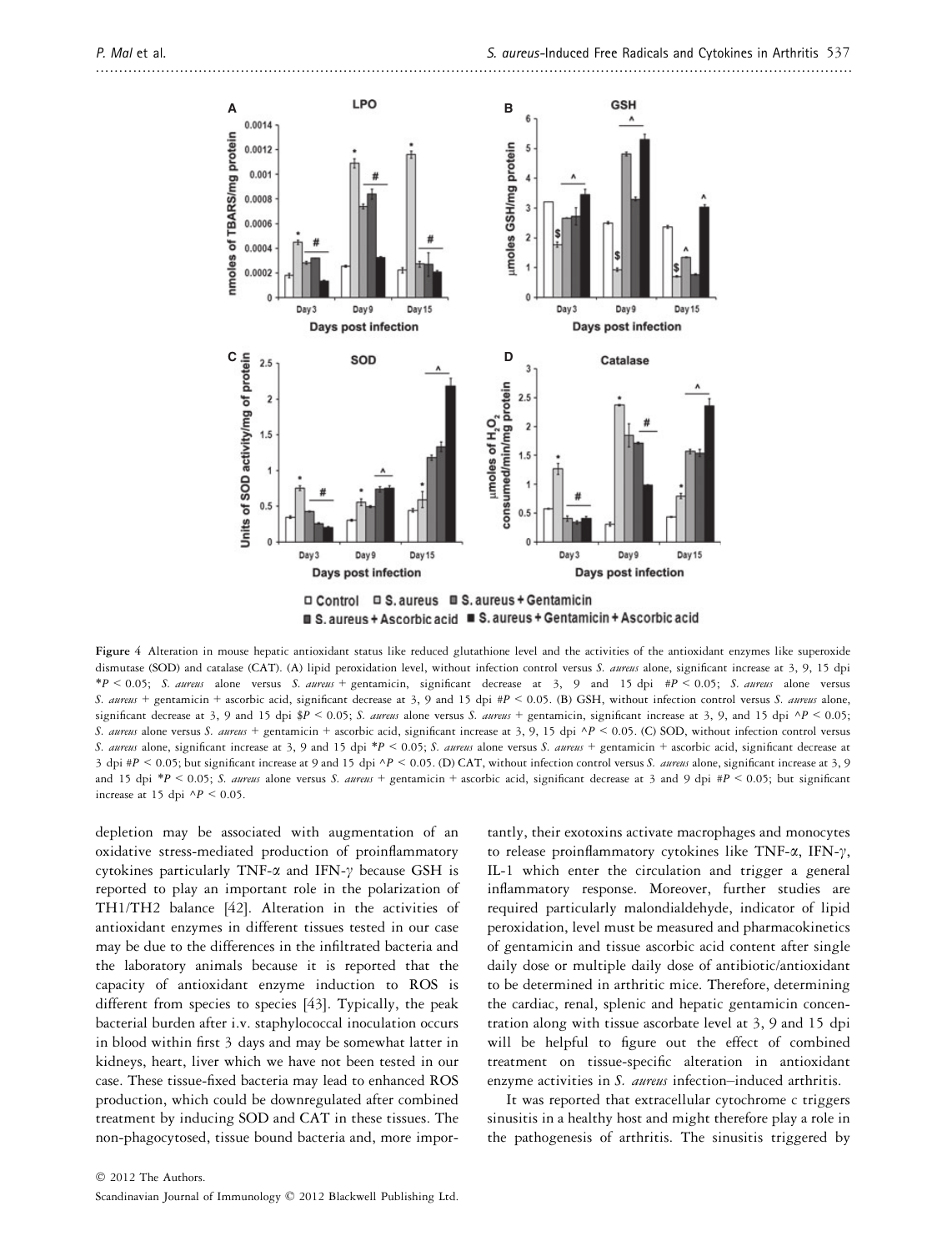



Figure 5 Alteration in the antioxidant status like reduced glutathione level and the activities of the antioxidant enzymes such as superoxide dismutase (SOD) and catalase (CAT) in mouse kidney. (A) lipid peroxidation level, without infection control versus S. aureus alone, significant increase at 3, 9, 15 dpi  $*P < 0.05$ ; S. aureus alone versus S. aureus + gentamicin, significant decrease at 3, 9 and 15 dpi  $\#P < 0.05$ ; S. aureus alone versus S. aureus + gentamicin + ascorbic acid, significant decrease at 3, 9 and 15 dpi #P < 0.05. (B) GSH, without infection control versus S. aureus alone, significant decrease at 3, 9 and 15 dpi  $P < 0.05$ ; S. aureus alone versus S. aureus + gentamicin, significant increase at 3, 9 and 15 dpi  $\Delta P < 0.05$ ; S. aureus alone versus S. aureus + gentamicin + ascorbic acid, significant increase at 3, 9, 15 dpi  $\Delta P$  < 0.05. (C) SOD, without infection control versus S. aureus alone, significant decrease at 3, 9 and 15 dpi \$P < 0.05; S. aureus alone versus S. aureus + gentamicin + ascorbic acid, significant increase at 3, 9 and 15 dpi  $\Delta P$  < 0.05; (D) CAT, without infection control versus S. aureus alone, significant increase at 3, 9 and 15 dpi \*P < 0.05; S. aureus alone versus S. aureus + gentamicin + ascorbic acid, significant decrease at 3, 9 and 15 dpi  $\#P \le 0.05$ .

cytochrome c was rather short-lasting by day 10 the incidence of arthritis had decreased, indicating lack of acquired immunity as a driving force. It is due to this that the recovery in 15 days post-infection in most of the tissues studied in our model was found to be higher. This may also be due to the adaptive responses wherein tissues maintain their metabolic status with minimum damage despite the presence of chronic oxidative stress. Reduction in oxidative stress status due to co-therapeutic approach may also reduce the ROS burden in the tissues tested which may have protective action on the mitochondrial membrane thereby preventing the cytochrome c leakage [44]. This may facilitate tissue repair mechanisms to override upon the destructive mechanisms due to oxidative stress following S. aureus infection in our mouse model. Endogenous ascorbic acid has also been shown to protect rodent hepatocytes from lethal oxidative stress [17]. Ascorbic acid is involved in the synthesis of intracellular substances such as collagen fibres found in various forms of connective tissues and matrix of the bone. It is highly concentrated in leucocytes and is used rapidly during infection to prevent oxidative damage. Therefore, additional ascorbic acid treatment or multiple daily dose of ascorbic acid is required during arthritis and tissue regeneration.

Oxidative stress-induced inflammation and tissue damage in septic arthritis is a problem of global concern. Infection in the joints and synovial fluid further aggravate the situation. Resistance to antibiotic therapy causes the situation to worsen even more leading to oxidative damage. The ascorbic acid along with gentamicin treatment reduces the oxidative stress in various organs and improves the outcome of the infection. The success of this co-therapeutic approach in our mouse model seems to have future therapeutic relevance.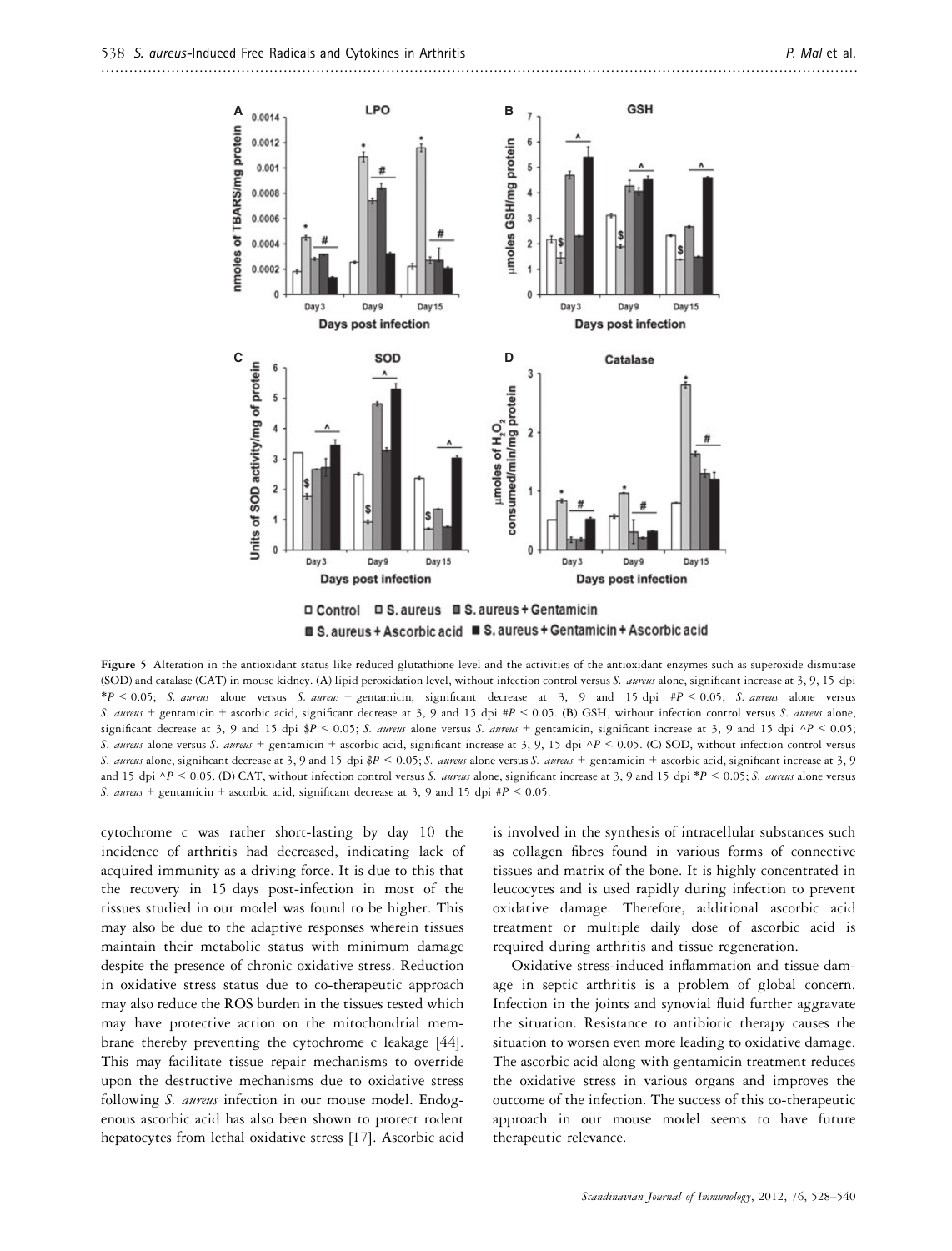

■ S. aureus + Ascorbic acid ■ S. aureus + Gentamicin + Ascorbic acid

Figure 6 Alteration in the antioxidant status like reduced glutathione level and the activities of the antioxidant enzymes such as superoxide dismutase (SOD) and catalase splenic tissue of mice. (A) lipid peroxidation level, without infection control versus S. aureus alone, significant increase at 3, 9, 15 dpi  $*P < 0.05$ ; S. aureus alone versus S. aureus + gentamicin, significant decrease at 3, 9 and 15 dpi  $\#P < 0.05$ ; S. aureus alone versus S. aureus + gentamicin + ascorbic acid, significant decrease at 3, 9 and 15 dpi  $\#P$  < 0.05. (B) GSH, without infection control versus S. aureus alone, significant decrease at 3, 9 and 15 dpi  $P < 0.05$ ; S. aureus alone versus S. aureus + gentamicin, significant increase at 3, 9, and 15 dpi  $\Delta P < 0.05$ ; S. aureus alone versus S. aureus + gentamicin + ascorbic acid, significant increase at 3, 9, 15 dpi  $\Delta P$  < 0.05. (C) SOD, without infection control versus S. aureus alone, significant increase only at 3, dpi \*P < 0.05 but decrease significantly at 9 and 15 dpi \$P < 0.05; S. aureus alone versus S. aureus + gentamicin + ascorbic acid, significant decrease only at 3 dpi #P < 0.05, but significant increase at 9 and 15 dpi  $^{\wedge}P$  < 0.05. (D) Catalase, without infection control versus S. aureus alone, significant decrease at 3, 9 and 15 dpi \$P < 0.05; S. aureus alone versus S. aureus + gentamicin + ascorbic acid, significant increase at 3, 9 and 15 dpi  $\Delta P$  < 0.05.

## Conclusion

Although staphylococcal septic arthritis disease whose profiles suggest several virulence components and adapting new protocols like antibiotics plus antioxidants to combat septic arthritis is clearly a priority, the underlying mechanisms are not known. The purpose of this study was to investigate the efficacy of the treatment with gentamicin alone or in combination with ascorbic acid on the S. aureus infection–induced arthritis in a mouse model and its underlying mechanisms. Finally, we consider the present co-supplementation interventions in animals as preventive, but not therapeutic, because it is able to maintain the normal function and redox status of the body cells from a general population of mice.

#### Acknowledgment

The author (Biswadev Bishayi) thanks the Council of Scientific and Industrial Research (CSIR) Ministry of Human Resource Development, Government of India, New Delhi, India, for funding this project. The author (Biswadev Bishayi) is indebted to Dr. Sunil Kumar Manna, Scientist and Head, Immunology Division, Centre for DNA Fingerprinting and Diagnostics, Hyderabad, India, for providing us with the primers for coagulase.

### References

1 Abdelnour A, Bremell T, Holmdahl R, Tarkowski A. Role of T lymphocytes in experimental Staphylococcus aureus arthritis. Scand J Immunol 1994;39:403–8.